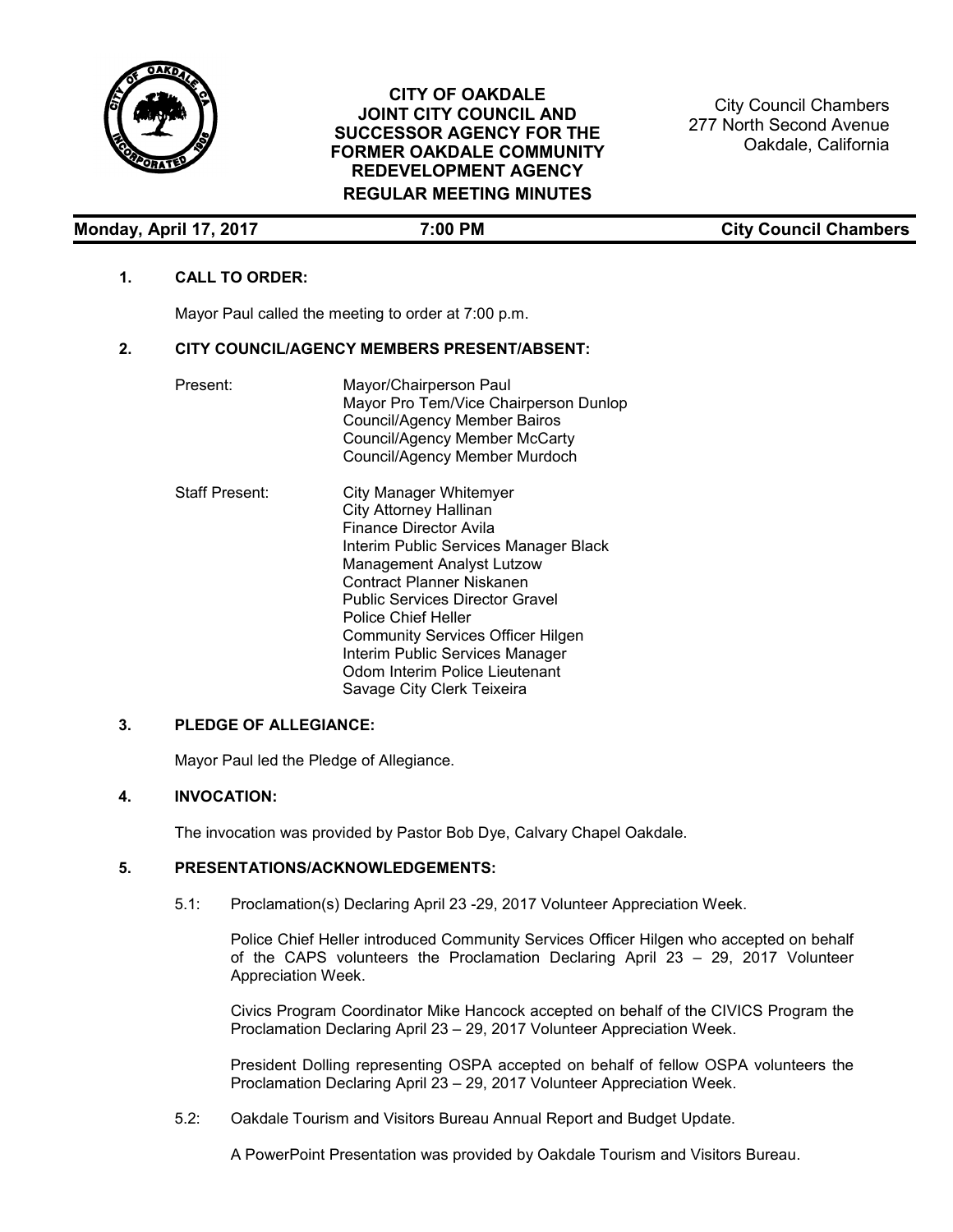

# **Next City Council Resolution: City Council Chambers 2017-036 Next Successor Agency Resolution: 2017-002**

Oakdale Tourism and Visitors Bureau Treasurer Diane Korupp presented the Bureau's annual report on the revenues and expenditures for the 2017 budget and the actuals for the 2016 budget.

Oakdale Tourism and Visitors Bureau Business Manager Pam Dumas provided the City Council an update on the Bureau's 2016 accomplishments and reviewed the established goals for 2017.

## **6. ADDITIONS/DELETIONS:**

No additions or deletions occurred at this time.

# **7. PUBLIC COMMENT:**

Bill Johnson representing the Veterans Advisory Commission for Stanislaus County invited those in attendance to attend the next Veterans Advisory Commission meeting scheduled April 24, 2017 at 5:30 p.m., here in the Oakdale City Council Chambers.

Mr. Johnson also announced and invited those in attendance to the Grand Opening of the Veterans Foundation of Stanislaus County Stanislaus Veterans Center on Friday, April 21, 2017 from 3:30 to 6:30 p.m. The facility is located at 3500 Coffee Road at Sylvan Avenue (behind Marie Callender's Restaurant) in Modesto.

# **8. APPOINTMENT TO BOARDS AND COMMISSIONS:**

8.1: Consider Reappointment of Ramesh Mistry to the Tourism Business Improvement District Advisory Board.

## **MOTION**

To reappoint Ramesh Mistry to the Tourism Business Improvement District Advisory Board.

Moved by Mayor Pro Tem Dunlop seconded by Council Member McCarty AND PASSED this 17th day of April 2017, by the following vote:

| AYES:   | <b>COUNCIL MEMBERS:</b>     | Bairos, Dunlop, McCarty, Murdoch and Paul | (5) |
|---------|-----------------------------|-------------------------------------------|-----|
| NOES:   | <b>COUNCIL MEMBERS:</b>     | None.                                     | (0) |
| ABSENT: | <b>COUNCIL MEMBERS:</b>     | None.                                     | (0) |
|         | ABSTAINED: COUNCIL MEMBERS: | None.                                     | (0) |

Motion carried 5/0 by City Council roll call vote.

## **9. CITY COUNCIL CONSENT AGENDA:**

Mayor Paul asked whether there were any questions on any matter listed on the Consent Agenda.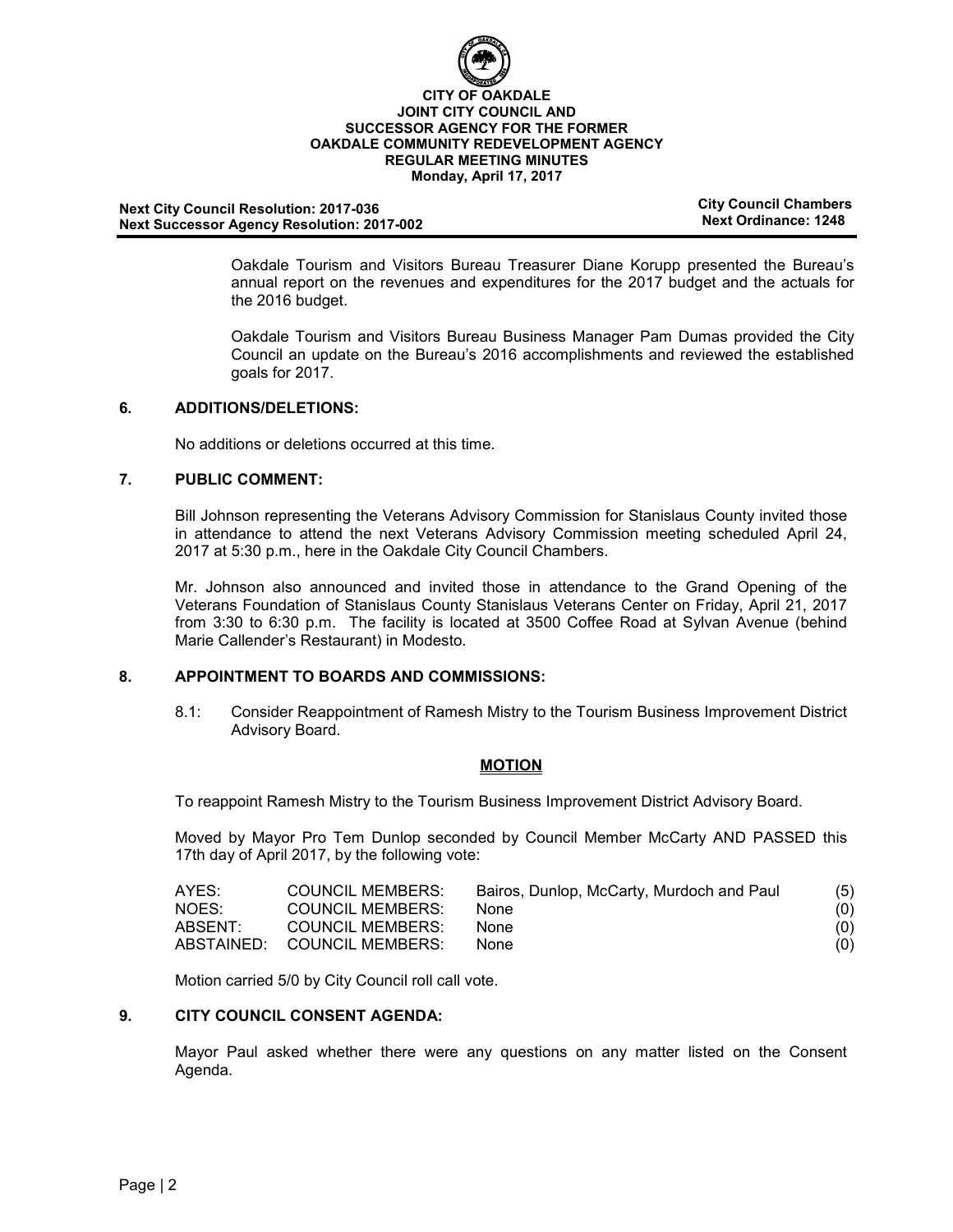

#### **Next City Council Resolution: 2017-036 City Council Chambers Next Successor Agency Resolution: 2017-002**

Council Member McCarty requested Agenda Item 9.10: Adopt Resolution 2017-041 a Resolution of the City of Oakdale City Council to Approve a Change Order to Swift Lawn and Garden to Renovate Parkway Strips along Mustang Avenue in Bridle Ridge, Belmont Phase 2 and Install Landscaping Adjacent to Bascule Way and the Dog Park Basin for \$80,568.68 to be funded by Park Capital Facilities Fund 343, be pulled for discussion.

In response to Council Member McCarty's request for background on the project, Public Services Director Gravel explained a portion of the area proposed for renovation is located on Mustang Avenue which is part of the Belmont Subdivision and was developed during the drought, these parkway strips were installed with decomposed granite in response to the State's temporary mandates for landscape installation and are not consistent with the balance of Bridle Ridge. Staff's proposal includes landscaping improvements to modify the parkway strips along Mustang Avenue in Bridle Ridge from decomposed granite, trees and shrubs to turf and trees, consistent with the balance of Bridle Ridge. The other area proposed for rehabilitation is an unimproved area adjacent to Bascule Drive, north of Greger and adjacent to the Dog Park Basin, located outside of the developer's project area. The total cost for the project if completed by Swift Landscaping, the landscaper for the LLMD is \$80,568.68 and in comparison, the developer for Belmont quoted a cost of \$178,545 for the same scope of work.

Council Member McCarty thanked Mr. Gravel for the overview and explanation. Council Member McCarty added the report demonstrates to citizens the City is saving money by having the landscape company for the development complete the rehabilitation.

# **MOTION**

To approve the City of Oakdale City Council Consent Agenda for April 17, 2017 comprised of Items 9.1 through 9.10 as submitted.

- 9.1: Approve the Regular City Council Meeting Minutes of April 3, 2017.
- 9.2: Approve the Special City Council Meeting Minutes of April 10, 2017.
- 9.3: Receive and File the Warrant List for the period of March 29, 2017 to April 11, 2017.
- 9.4: Waive Readings of Ordinances/Resolutions except by Title.
- 9.5: Adopt Resolution 2017-036, a Resolution of the City of Oakdale City Council Agreement with PG&E to Extend Electrical Facilities for the Walnut Storm Water Pump Station for a cost of \$19,372.68, funded from Fund (349) Storm Drain Capital Facilities Fund (CP1709).
- 9.6: Adopt Resolution 2017-037, a Resolution of the City of Oakdale City Council Accepting the South Yosemite Pedestrian Project Improvements in the amount of \$652,932.17 and Authorizing the Filing of a Notice of Completion.
- 9.7: Adopt Resolution 2017-038, a Resolution of the City of Oakdale City Council Accepting the 5th Avenue and "G" Street Storm Drain Connection Project Improvements in the amount of \$25,026.00 and Authorizing the Filing of a Notice of Completion.
- 9.8: Adopt Resolution 2017-039, a Resolution of the City of Oakdale City Council Authorizing the City Manager to Execute an Agreement with ARC Document Solutions for a Canon 44-Inch Multi-Function Printing and Scanning System funded \$4,960.00 from 219 Administration and Engineering, \$4,960.00 from 622 Sewer and \$4,960.00 from 625 Water for a total cost of \$14,880.00.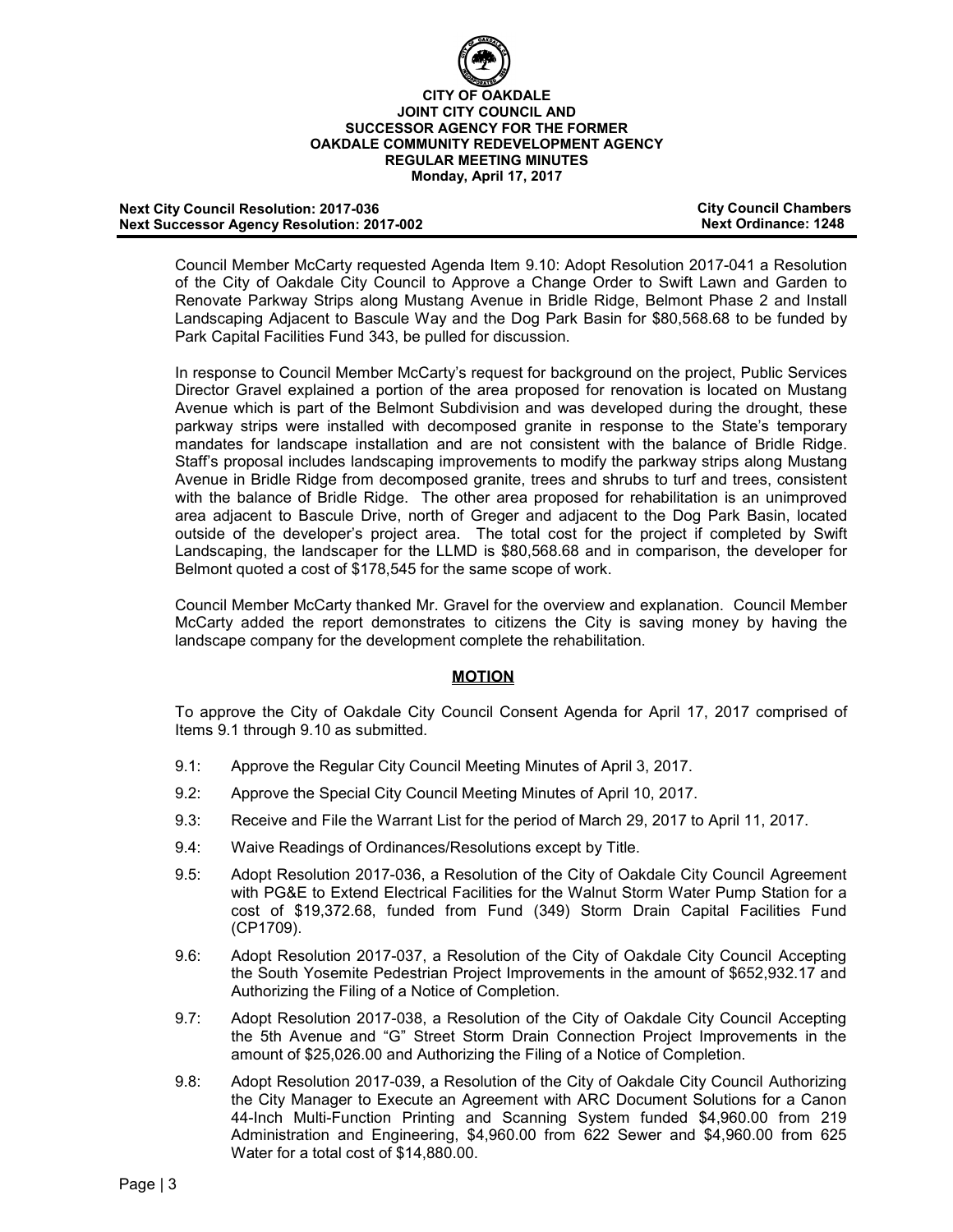

#### **Next City Council Resolution: 2017-036 City Council Chambers Next Successor Agency Resolution: 2017-002**

- 9.9: Adopt Resolution 2017-040, a Resolution of the City of Oakdale City Council Authorizing a Change Order to Bear Electric Solutions Traffic Signal Maintenance Contract to Install Battery Back-Up Systems at Maag Avenue at G Street and Hi-Tech Parkway at South Yosemite Avenue Traffic Signal Controllers funded by Local Transportation Fund 221 (CP 1701).
- 9.10: Adopt Resolution 2017-041 a Resolution of the City of Oakdale City Council to Approve a Change Order to Swift Lawn and Garden to Renovate Parkway Strips along Mustang Avenue in Bridle Ridge, Belmont Phase 2 and Install Landscaping Adjacent to Bascule Way and the Dog Park Basin for \$80,568.68 to be funded by Park Capital Facilities Fund 343.

Moved by Council Member McCarty seconded by Council Member Bairos and PASSED AND ADOPTED this 17th day of April 2017 by the following vote:

| AYES:   | <b>COUNCIL MEMBERS:</b>     | Bairos, Dunlop, McCarty, Murdoch and Paul | (5) |
|---------|-----------------------------|-------------------------------------------|-----|
| NOES:   | <b>COUNCIL MEMBERS:</b>     | None.                                     | (0) |
| ABSENT: | <b>COUNCIL MEMBERS:</b>     | <b>None</b>                               | (0) |
|         | ABSTAINED: COUNCIL MEMBERS: | <b>None</b>                               | (0) |

Motion carried 5/0 by City Council roll call vote.

## **10. PUBLIC HEARINGS:**

None scheduled.

# **11. STAFF REPORTS:**

11.1: Consider a Resolution of the City of Oakdale City Council to Adjust the Water Rates.

A PowerPoint Presentation was provided.

City Manager Whitemyer presented the staff report recommending the City Council adopt the resolution adopting the water rate adjustments.

PUBLIC COMMENT: Kathleen Westenberg

## **MOTION**

To adopt Resolution 2017-042, a Resolution of the City of Oakdale City Council to adjust the Water Rates.

Moved by Mayor Pro Tem Dunlop seconded by Council Member McCarty and PASSED this 17<sup>th</sup> day of April 2017 by the following vote:

| AYES:   |                                  | COUNCIL MEMBERS: Bairos, Dunlop, McCarty, Murdoch and Paul (5) |     |
|---------|----------------------------------|----------------------------------------------------------------|-----|
| NOES:   | COUNCIL MEMBERS: None            |                                                                | (0) |
| ABSENT: | COUNCIL MEMBERS: None            |                                                                | (0) |
|         | ABSTAINED: COUNCIL MEMBERS: None |                                                                | (0) |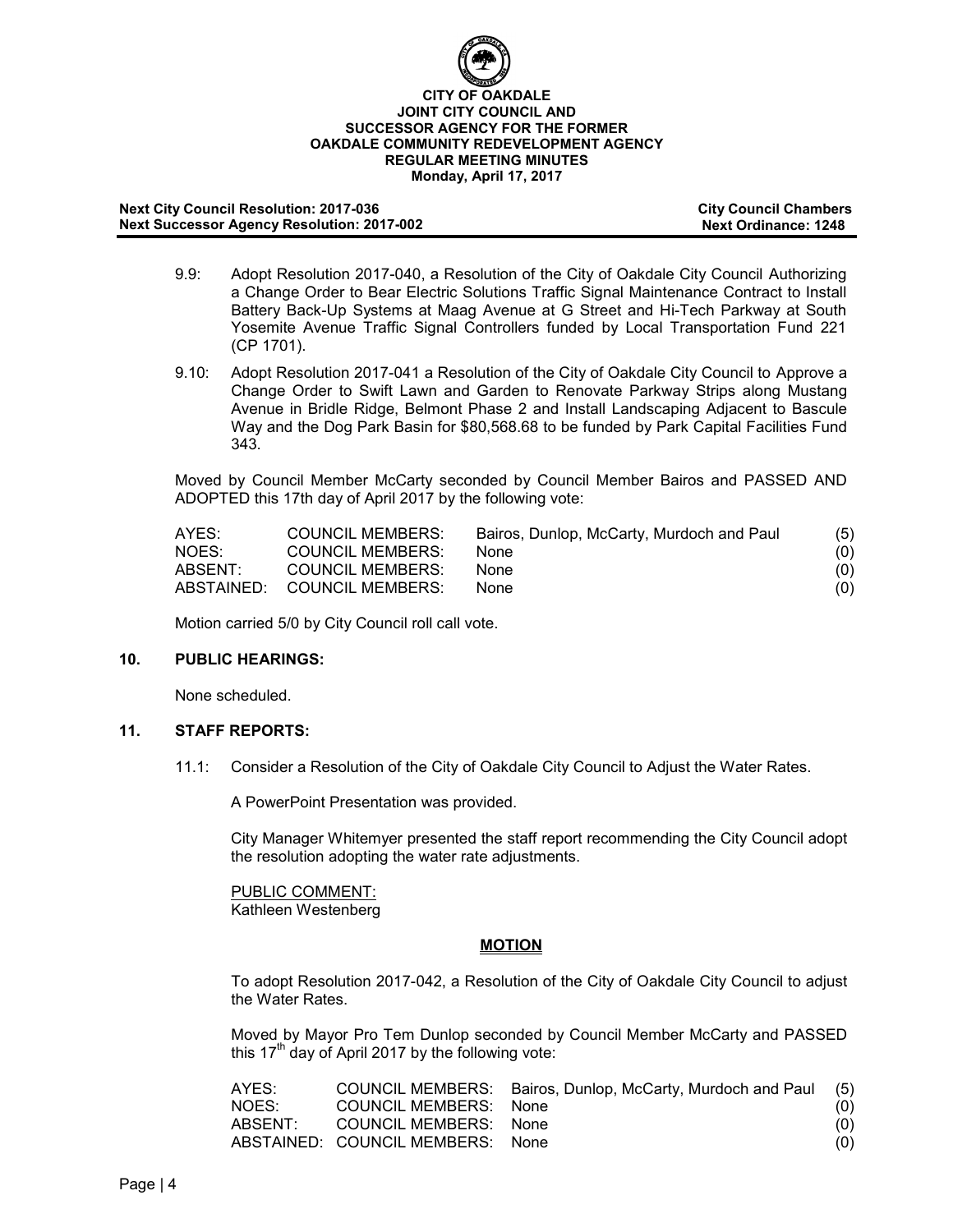

**Next City Council Resolution: 2017-036 City Council Chambers Next Successor Agency Resolution: 2017-002** 

Motion carried 5/0 by City Council roll call vote.

11.2: Consider a Resolution of the City of Oakdale City Council to Awarding a Contract to McFadden Construction, Inc. for the East "C" Street Phase 2 Pavement Project in the amount of \$319,789.85 funded by the Regional Surface Transportation Program (RSTP) in the amount of \$374,698 and Local Transportation Fund (LTF) 221 in the amount of \$9,092.00 for a Total Construction Budget of \$383,790.00.

A PowerPoint Presentation was provided.

Public Service Director Gravel presented the staff report recommending the City Council adopt the draft resolution contained in the staff report to award the East "C" Street Phase 2 Pavement Project contract to McFadden Construction, Inc. in the amount of \$319,789.85 funded by the Regional Surface Transportation Program (RSTP) in the amount of \$374,698 and Local Transportation Fund (LTF) 221 in the amount of \$9,092.00 for a total construction budget of \$383,790.00.

## **MOTION**

To adopt City of Oakdale City Council Resolution 2017-043, a Resolution of the City of Oakdale City Council Awarding a Contract to McFadden Construction, Inc. for the East "C" Street Phase 2 Pavement Project in the amount of \$319,789.85 funded by the Regional Surface Transportation Program (RSTP) in the amount of \$374,698 and Local Transportation Fund (LTF) 221 in the amount of \$9,092.00 for a Total Construction Budget of \$383,790.00.

Moved by Council Member McCarty seconded by Mayor Pro Tem Dunlop and PASSED AND ADOPTED this  $17<sup>th</sup>$  day of April 2017, by the following vote:

| AYES:   | COUNCIL MEMBERS: Bairos, Dunlop, McCarty, Murdoch and Paul | (5) |
|---------|------------------------------------------------------------|-----|
| NOES:   | COUNCIL MEMBERS: None                                      | (0) |
| ABSENT: | COUNCIL MEMBERS: None                                      | (0) |
|         | ABSTAINED: COUNCIL MEMBERS: None                           | (0) |

Motion carried 5/0 by City Council roll call vote.

11.3: Consider a Resolution of the City of Oakdale City Council to Approve a Change Order for \$36,528.00 to J.B. Anderson, City Contract Planner to Prepare a Comprehensive Update to the City's Sign Ordinance (Section 36-26 of the City of Oakdale Municipal Code) Funded from Development Services Fund 220, Contract Services and Issue a Temporary Moratorium on LED Sign Processing Pending Adoption of the Updated Sign Ordinance.

Public Services Director Gravel presented the staff report recommending the City Council adopt the resolution contained in the staff report approving a change order in the amount of \$36,528.00 to J.B. Anderson, City Contract Planner to prepare a comprehensive update to the City's Sign Ordinance (Section 36-26 of the City of Oakdale Municipal Code) funded from Development Services Fund 220, Contract Services and issue a temporary moratorium on LED sign processing pending adoption of an updated Sign Ordinance.

City Manager Whitemyer explained the approach staff would be taking related to an existing application for LED sign processing.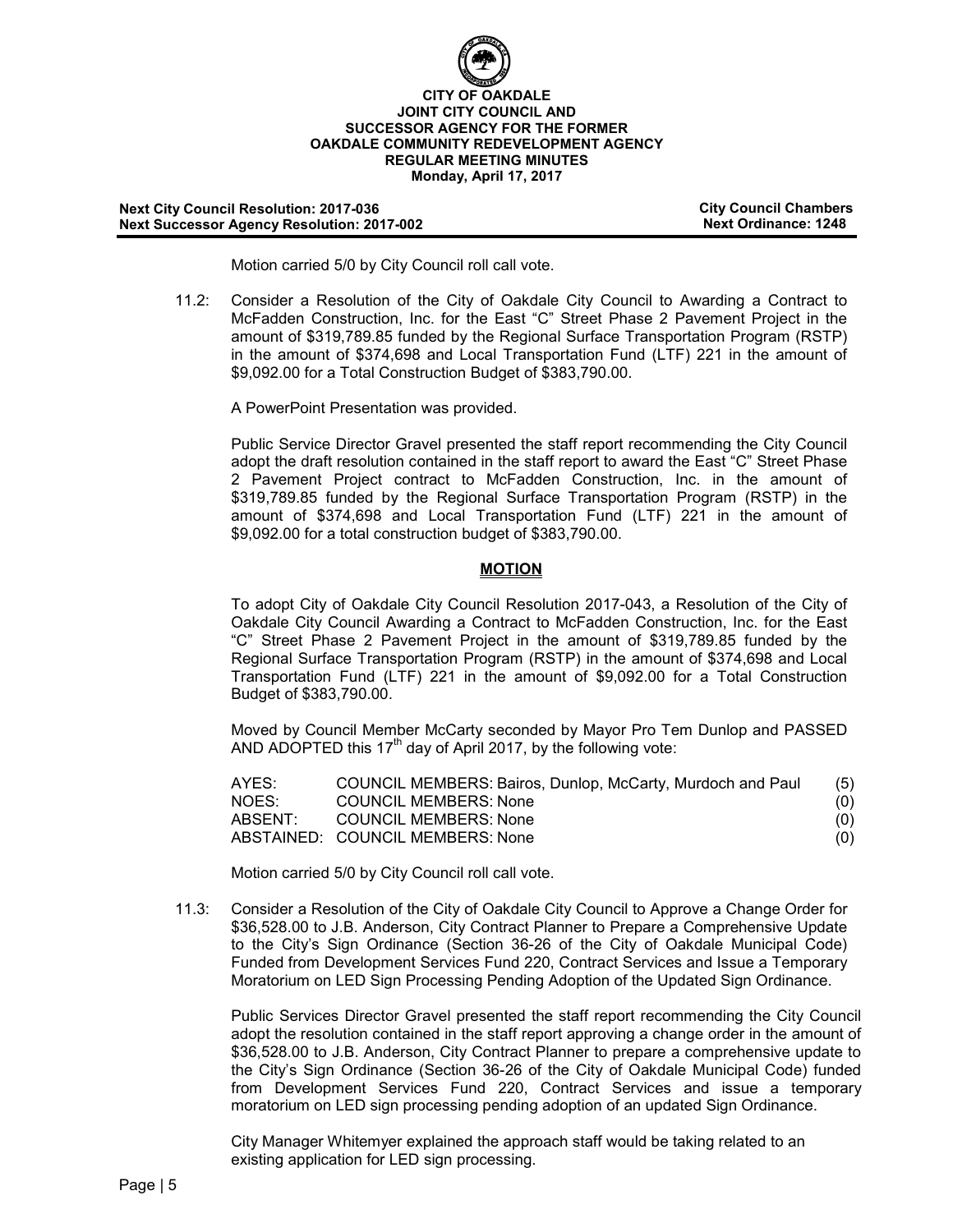

**Next City Council Resolution: 2017-036 City Council Chambers Next Successor Agency Resolution: 2017-002** 

# **MOTION**

To adopt City of Oakdale City Council Resolution 2017-044, a Resolution of the City of Oakdale City Council Approving a Change Order for \$36,528.00 to J.B. Anderson, City Contract Planner to Prepare a Comprehensive Update to the City's Sign Ordinance (Section 36-26 of the City of Oakdale Municipal Code) Funded from Development Services Fund 220, Contract Services and Issue a Temporary Moratorium on LED Sign Processing Pending Adoption of the Updated Sign Ordinance.

Moved by Council Member Dunlop seconded by Council Member Bairos and PASSED AND ADOPTED this 17th day of April 2017, by the following vote:

| AYES:   | COUNCIL MEMBERS: Bairos, Dunlop, McCarty, Murdoch and Paul | (5) |
|---------|------------------------------------------------------------|-----|
| NOES:   | COUNCIL MEMBERS: None                                      | (0) |
| ABSENT: | COUNCIL MEMBERS: None                                      | (0) |
|         | ABSTAINED: COUNCIL MEMBERS: None                           | (0) |

Motion carried 5/0 by City Council roll call vote.

11.4: Consider Accepting by Minute Order the March 2017 Treasurer's Report.

Finance Director Avila presented the staff report recommending the City Council accept by Minute Order, the March 2017 Treasurer's Report as presented in staff's report.

#### **MOTION**

Moved by Mayor Pro Tem Dunlop seconded by Council Member Bairos and PASSED this 17th day of April 2017, by the following vote:

| AYES:   | COUNCIL MEMBERS: Bairos, Dunlop, McCarty, Murdoch and Paul | (5) |
|---------|------------------------------------------------------------|-----|
| NOES:   | <b>COUNCIL MEMBERS: None</b>                               | (0) |
| ABSENT: | <b>COUNCIL MEMBERS: None</b>                               | (0) |
|         | ABSTAINED: COUNCIL MEMBERS: None                           | (0) |

Motion carried 5/0 by City Council roll call vote.

11.5: Consider a Resolution of the City of Oakdale City Council Reclassifying Existing Police Clerk II Position to Public Safety Dispatcher/Clerk and Authorizing the Hiring of an Additional Public Safety Dispatcher/Clerk.

A PowerPoint Presentation was provided.

Management Analyst Lutzow presented the staff report recommending the City Council adopt the draft resolution contained in the staff report reclassifying existing Police Clerk II Position to Public Safety Dispatcher/Clerk and authorizes hiring an additional Public Safety Dispatcher/Clerk.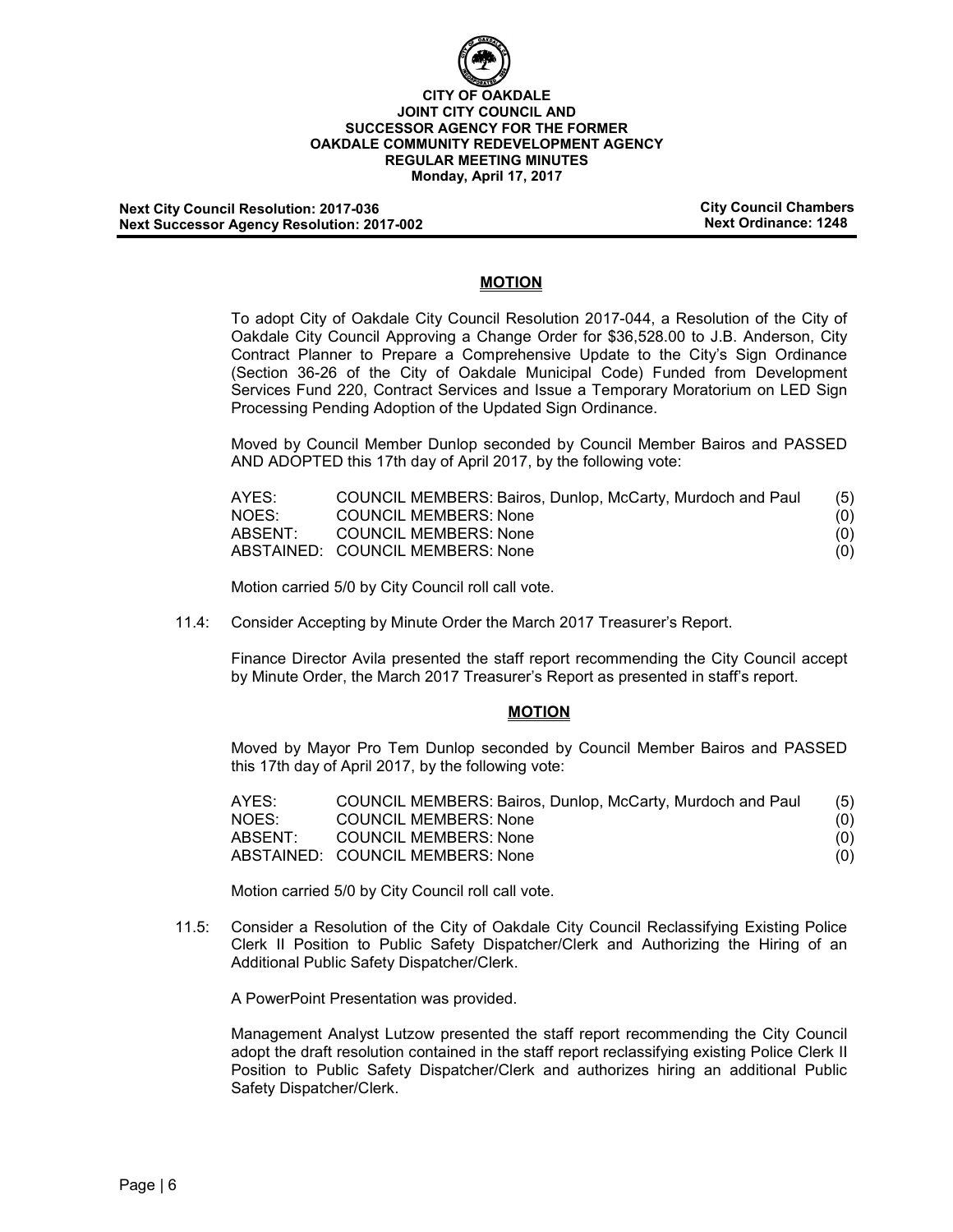

#### **Next City Council Resolution: City Council Chambers 2017-036 Next Successor Agency Resolution: 2017-002**

# **MOTION**

Moved by Council Member Dunlop seconded by Council Member Murdoch and PASSED AND ADOPTED this 17th day of April 2017, by the following vote:

| AYES:   | COUNCIL MEMBERS: Bairos, Dunlop, McCarty, Murdoch and Paul | (5) |
|---------|------------------------------------------------------------|-----|
| NOES:   | <b>COUNCIL MEMBERS: None</b>                               | (0) |
| ABSENT: | <b>COUNCIL MEMBERS: None</b>                               | (0) |
|         | ABSTAINED: COUNCIL MEMBERS: None                           | (0) |

Motion carried 5/0 by City Council roll call vote.

City Manager Whitemyer advised Management Analyst Lutzow has accepted a position with the City of Waterford.

11.6: Consider a Resolution of the City of Oakdale City Council Declaring Intent to Annex Territory to the City of Oakdale Community Facilities District No. 2015-01 (Maintenance Services) and to Authorize the Levy of Special Taxes Therein – Annexation No. 2.

Finance Director Avila presented the staff report recommending the City Council adopt the resolution contained in the staff report declaring the intent to annex territory to City of Oakdale Community Facilities District No. 2015-01 (Maintenance Services) and to Authorize the Levy of Special Taxes Therein – Annexation No. 2.

## **MOTION**

Moved by Council Member Murdoch seconded by Council Member Bairos and PASSED AND ADOPTED this 17th day of April 2017, by the following vote:

| AYES:   | COUNCIL MEMBERS: Bairos, Dunlop, McCarty, Murdoch and Paul | (5) |
|---------|------------------------------------------------------------|-----|
| NOES:   | <b>COUNCIL MEMBERS: None</b>                               | (0) |
| ABSENT: | <b>COUNCIL MEMBERS: None</b>                               | (0) |
|         | ABSTAINED: COUNCIL MEMBERS: None                           | (0) |

Motion carried 5/0 by City Council roll call vote.

## **Staff Report of the Successor Agency for the Former Oakdale Community Redevelopment Agency:**

11.7: Consider a Resolution of the City of Oakdale Successor Agency for the Former Oakdale Community Redevelopment Agency Approving the Last and Final Recognized Obligation Payment Schedule (ROPS) for July 2018 through June 30, 2036.

Finance Director Avila presented the staff report recommending the Successor Agency for the Former Oakdale Community Redevelopment Agency adopt the draft resolution to approve the Last and Final Recognized Obligation Payment Schedule (ROPS) for July 2018 through June 30, 2036.